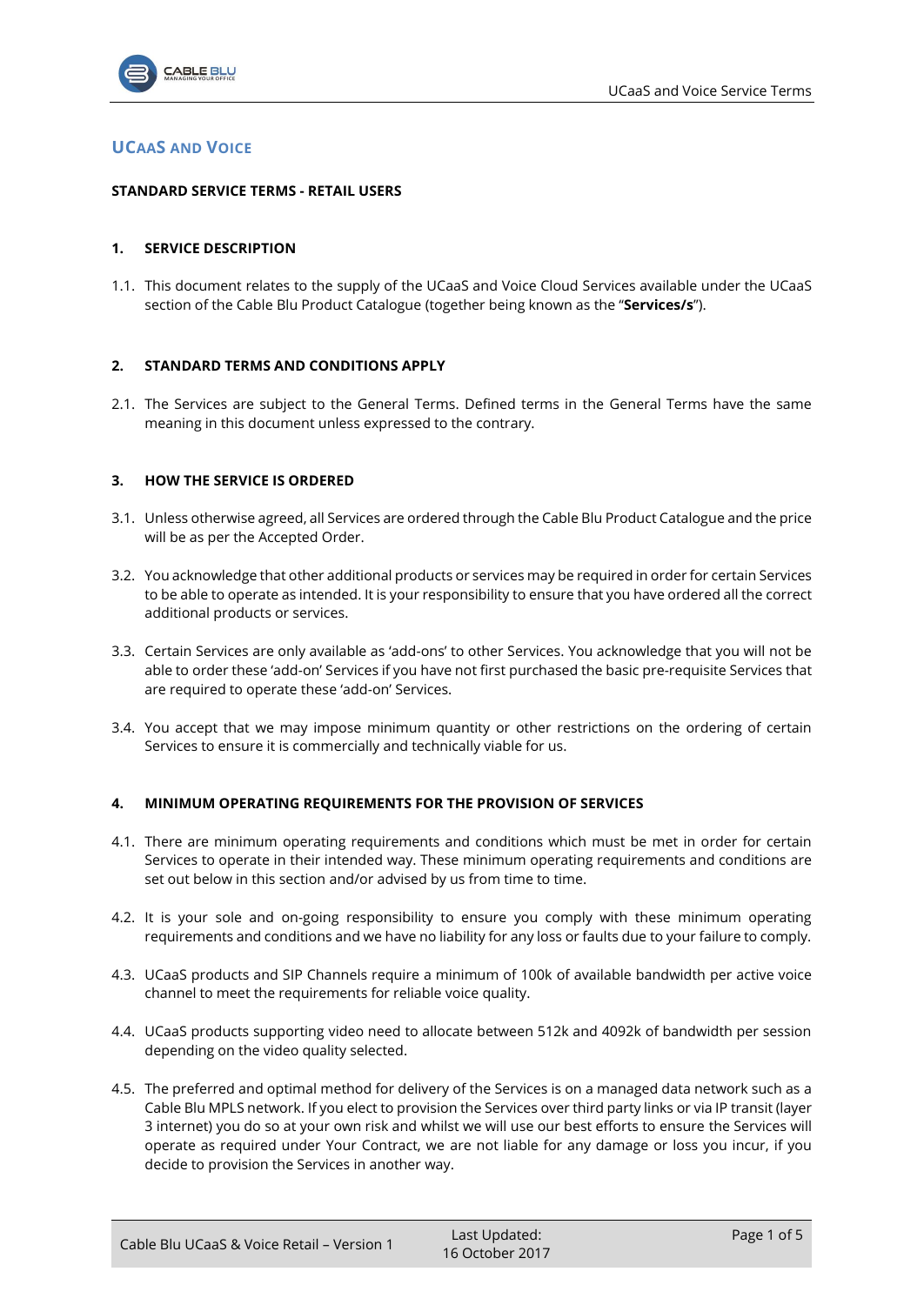

- 4.6. DID numbers are required as an additional service to allow communication onto the public network.
- 4.7. SIP Channels provided as a Trunk will only accept the following CODECs:
	- G711 alaw (20ms Packetisation)
	- G711 ulaw (20ms Packetisation)
- 4.8. Call Packs are allocated at the enterprise level only and every individual user must have their own call pack assigned.
- 4.9. Service availability and quality may differ from a standard telephone service as it is subject to network and internet congestion and your compliance with the minimum operating requirements.
- 4.10.You accept that the Service may not be appropriate if a user has a disability, serious illness, life threatening condition or if for any other reason a user requires uninterrupted phone line access to 000 emergency services. If a user requires uninterrupted phone line access to emergency services, it is your responsibility to notify them of the requirement to ensure such access and we will not be liable for any loss suffered due to any failure to procure such access.
- 4.11.We provide a defined list of compatible hardware which is available through the Cable Blu Product Catalogue, we accept no liability and are not required to provide support if you connect unauthorized or untested devices.

# **5. OUR OBLIGATIONS**

- 5.1. We agree to provide a working service in accordance with the Service Level Agreement outlined in Section [8.](#page-2-0)
- 5.2. In the event of a failure of a Service:
	- We will endeavor to provide Service restoration in accordance with the targets set out below in Sectio[n 0.0.](#page-3-0)<sup>[]</sup>; and
	- you may be entitled to a rebate in accordance with Section [8.3.](#page-4-0)

## **6. YOUR OBLIGATIONS**

- 6.1. You agree to provide accurate information when requested to do so by us from time to time. (This includes provisioning documents and the contact details for the relevant site and onsite resources.)
- 6.2. You agree to provide timely access to all the necessary buildings for the purpose of installation and maintenance, when requested by us from time to time.
- 6.3. You acknowledge that additional equipment may be required for the Services to operate and this additional equipment is your sole responsibility to procure and maintain. Any such equipment (for example routers, firewalls and or switches) you procure must meet Australian regulations/standards and be fit for purpose.
- 6.4. You agree to provide troubleshooting support in the event of a failure or Service issues, when requested by us from time to time.

## **7. ACCEPTABLE USE**

- 7.1. You must not:
	- use equipment or software to overcome, manipulate or bypass any limitations or charges that we have placed on the Services; or
	- use the Services in such a way that we believe would unreasonably affect other users on the network.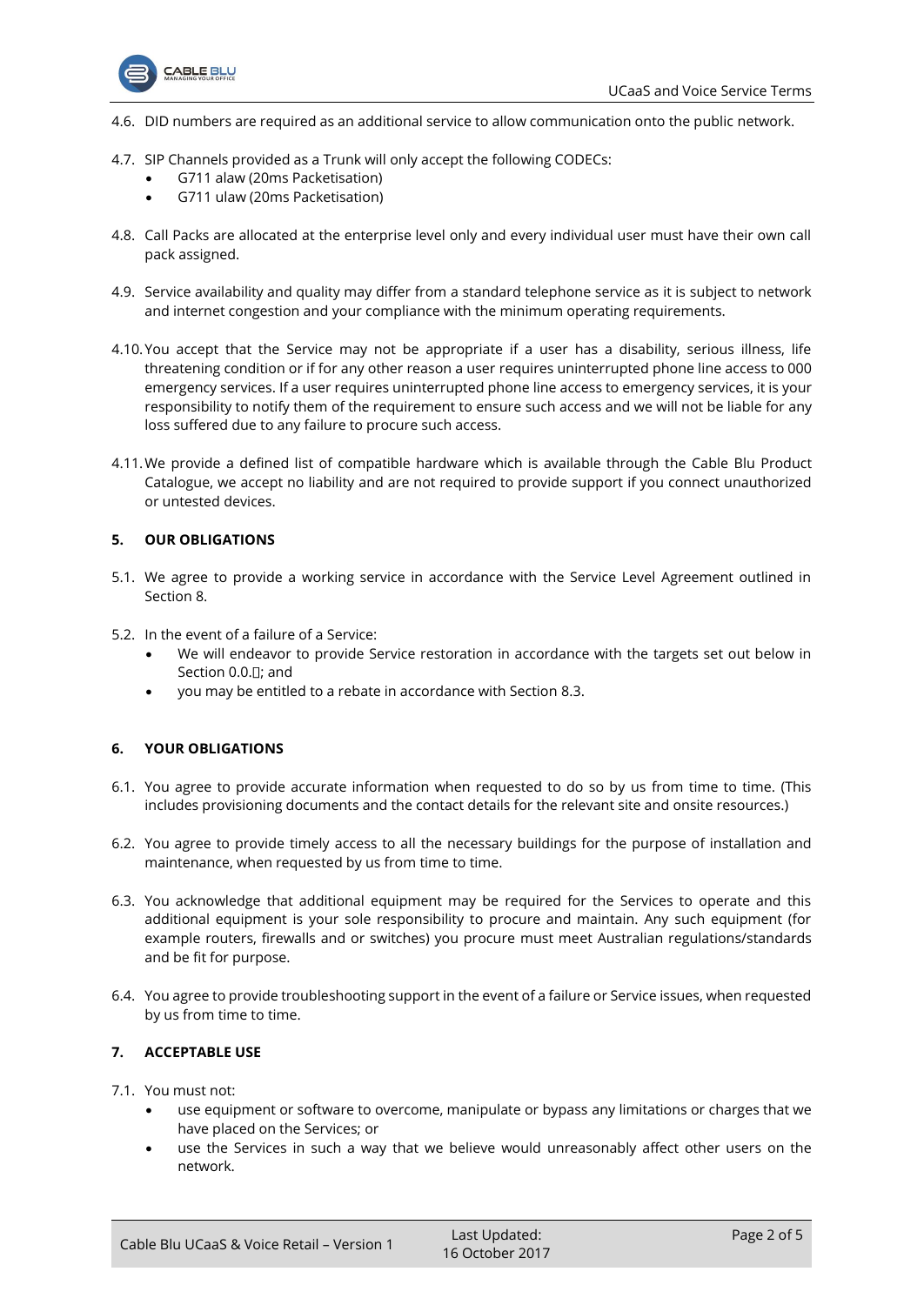

- 7.2. You agree to only send caller identification information which ACMA has deemed to be valid. We may immediately without notice over-stamp any phone numbers which we believe is a contravention of this clause.
- 7.3. In the event of call recording software being used, you must obtain consent from all parties prior to using the software.
- 7.4. In relation to the call pack Services, you must not:
	- use the included call pack Services (MVE2/3 or MCS2/3) for contact centre or telemarketing purposes, without our written permission. We may immediately suspend your Service if we suspect such unacceptable use;
	- resell or aggregate Services to downstream customers (i.e. you must purchase on a one-to-one basis, where there is one call pack per user licence); or
	- exceed reasonable business use. (Unless otherwise stated "reasonable business use" in this context means up to 1000 minutes of fixed-to-national calls and up to 500 minutes of fixed-tomobile calls per pack under MVE2/3 and MCS2/3 products).

## <span id="page-2-0"></span>**8. SERVICE LEVEL AGREEMENT REGARDING SERVICE AVAILABILITY, FAULT REPORTING AND RESPONSE TIMES**

<span id="page-2-1"></span>8.1. Service Availability Targets

The below table outlines the service availability which we will endeavour to provide for the various Services ("**Service Availability Targets")**;

| <b>Service</b>                                                | <b>Service Availability Target</b> |
|---------------------------------------------------------------|------------------------------------|
| Cable Blu's UCaaS Platform and Datacentre availability        | 99.99%                             |
| Cable Blu's UCaaS Platform through a single Access4 MPLS tail | 99.95%                             |
| Cable Blu's UCaaS Platform through dual Access4 MPLS tails    | 99.99%                             |
| Cable Blu via third party internet or private links           | Best Effort*                       |
| Access via Application based clients                          | Best Effort*                       |
|                                                               |                                    |

\*For the purposes of this document "Best Effort" means that we will make good-faith efforts to achieve the best result having regard to the circumstances, however we cannot (and do not) guarantee any set level of service availability.

- <span id="page-2-2"></span>8.2. Fault reporting and target response and restoration times
	- Before reporting any faults to us, you must triage the issue and take all reasonable steps to ensure there is no fault with any third party equipment/services or within your administrative domain.
	- If you rely on equipment supplied by us, you must specifically ensure that such equipment is connected, receiving power and cooling as required to be operational.
	- As soon as you have confirmed that the fault is related to the Service supplied by us, that fault must be:
		- (i) logged through our service desk via email and you must supply all required information as instructed in the Helpdesk Guide; or
		- (ii) in the event that email is not available, through our support desk number outlined in the Helpdesk Guide.
	- We will respond to faults in order of their severity as set out in the following table: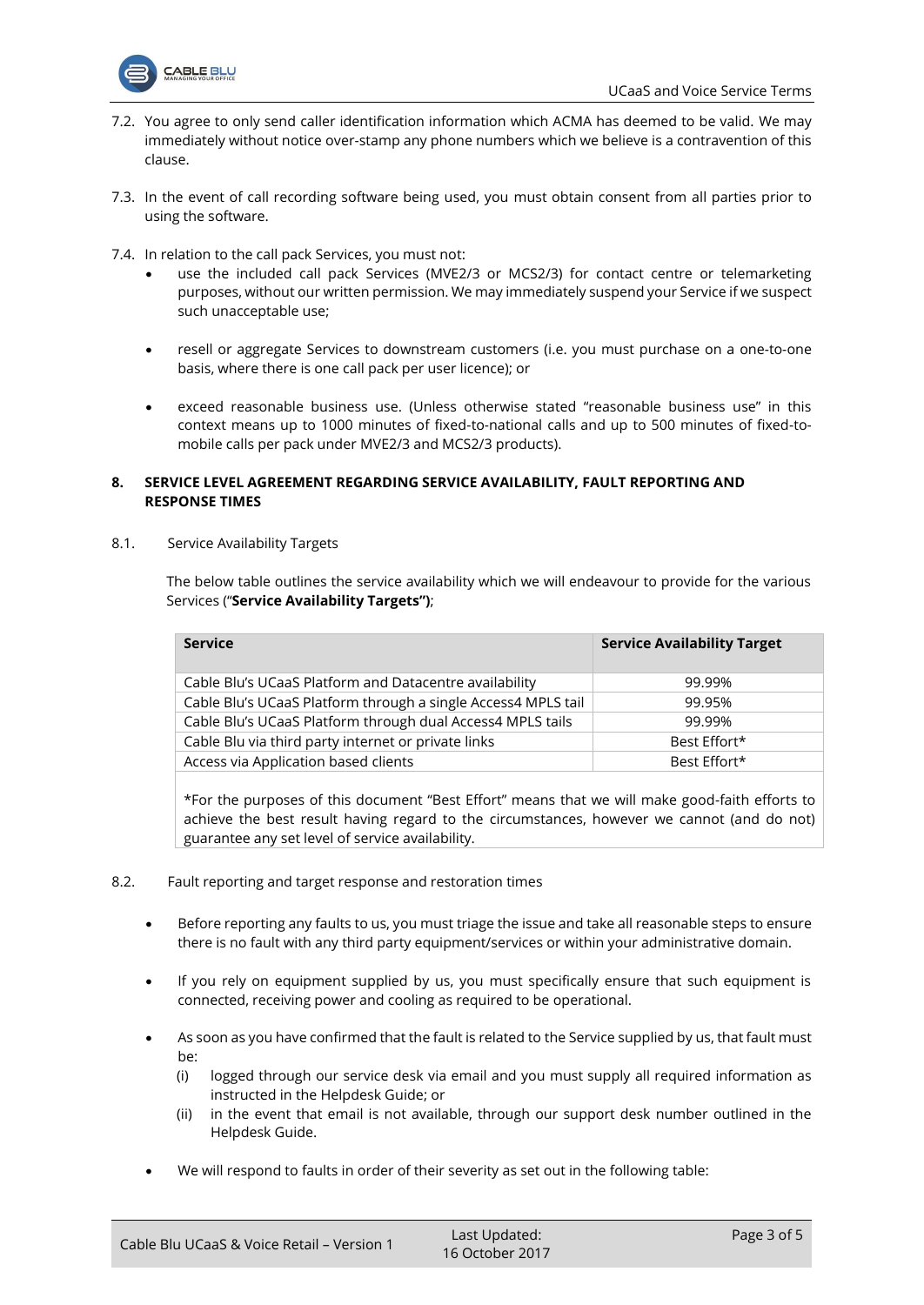

# Fault Severity Classification Table

| <b>Severity</b>        | <b>UCaaS, CCaaS, Managed Voice</b>                                                                                                                                                                                                                       |
|------------------------|----------------------------------------------------------------------------------------------------------------------------------------------------------------------------------------------------------------------------------------------------------|
| Critical               | Loss of ability to make and receive calls impacting >10% of enterprise<br>Inability to make emergency services calls<br>Complete loss of BroadWorks connectivity (1) responsiveness                                                                      |
| Major                  | Loss of ability to make and receive calls impacting <10% of enterprise<br>Loss of enterprise feature e.g. Voicemail or IVR<br>Intermittent phone registration / call problems or<br>BroadWorks connectivity issues (1)<br>Persistent call quality issues |
| Minor                  | Individual call and or phone registration issues<br>Phone handset DOA and warranty claims <sup>(2)</sup><br>Intermittent call quality issues                                                                                                             |
| Informational<br>/ MAC | Moves, Adds and Changes not available in the Cable Blu SASBOSS<br>Customer Portal or need to be requested manually including;<br>Informational billing / usage / CDR requests                                                                            |
| in the cluster         | (1) Loss of connectivity does not apply to internet based services we cannot see an issue<br>(2) BYO devices are not supported by our Help Desk                                                                                                          |

<span id="page-3-0"></span>• Depending on the severity of the fault (as classified above) we will use our reasonable efforts to provide a response, restoration and a resolution within the times set out in the following table:

Target Response, Restoration & Resolution Times

| <b>Severity</b>               | <b>Response Time</b>  | <b>Restoration(3)</b>          | <b>Resolution</b>       | <b>Coverage</b>       |
|-------------------------------|-----------------------|--------------------------------|-------------------------|-----------------------|
| Critical                      | 15 Minutes $(1)(2)$   | 4 Hours <sup>(2)(5)(3)</sup>   | 24 Hours <sup>(2)</sup> | 24x7                  |
| Major                         | 1 Hour $(2)$          | 8 Hours $(2)$ $(3)$            | 2 Business Days<br>(2)  | <b>Business Hours</b> |
| Minor                         | 1 Business Day<br>(2) | 2 Business Days <sup>(3)</sup> | 2 Business Days         | <b>Business Hours</b> |
| Informational /<br><b>MAC</b> | 1 Business Day        | <b>NA</b>                      | 2 Business Days         | <b>Business Hours</b> |

- (1) Critical faults which occur after-hours will have an extended response time of 1 hour.
- (2) Does not apply to Cable Blu's Communicator (PC and Mac) Cable Blu's UC-One (IOS and Android) or other application clients.

(3) Restoration is aimed at resolving the immediate issue to get the customer working. This is a temporary fix and further remediation work may be required in order for there to be a resolution. In some circumstances there will be no need for restoration and the fault can be rectified and a resolution reached immediately.

In cases where restoration is dependant on access to customer sites afterhours, if such access is not granted then targets cannot be achieved.

Tickets waiting on the partner with no response for 10 days will be closed as resolved.